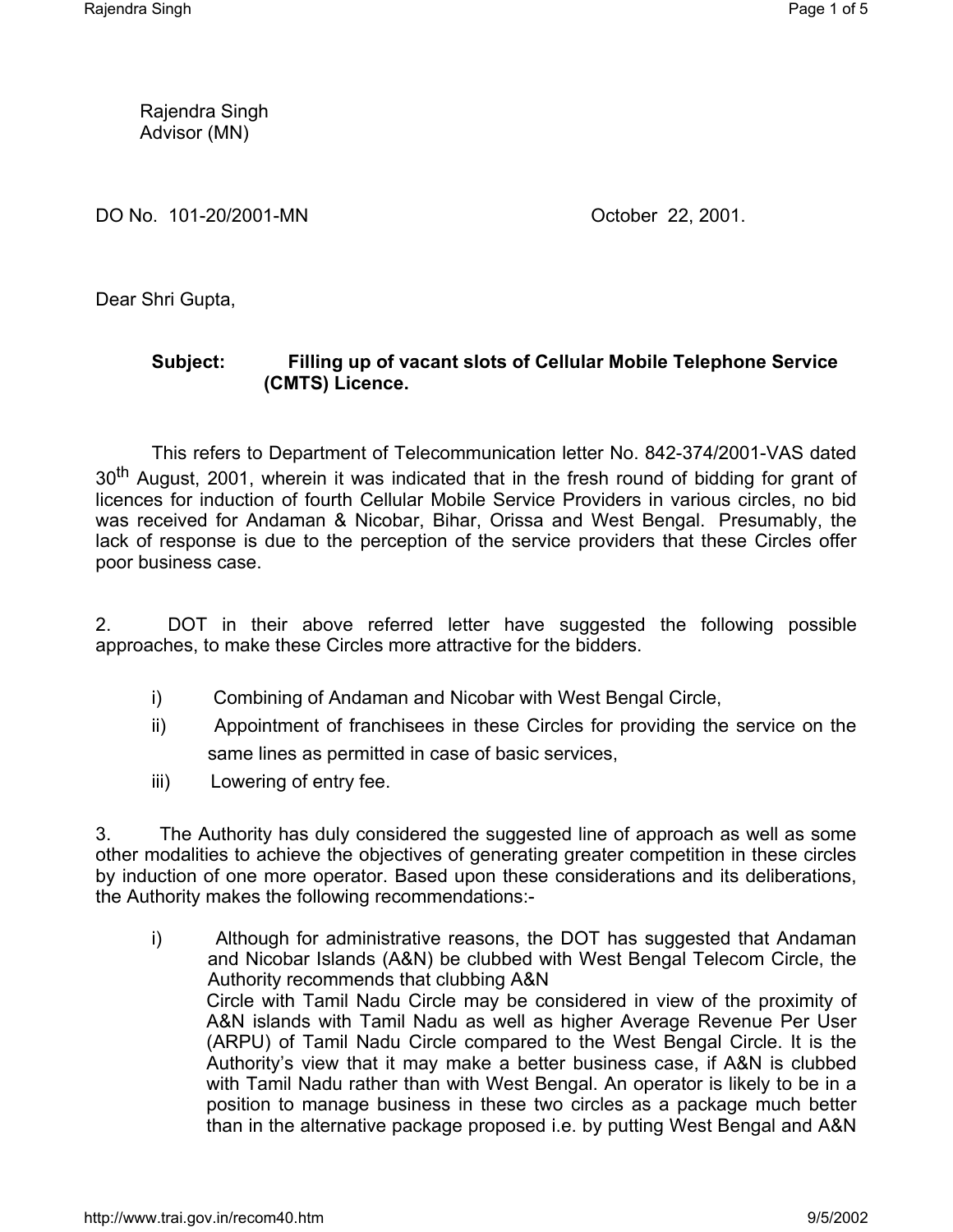together.

- ii) The Authority agrees with the concept of encouraging franchisee on the lines of basic service providers. This approach, however, is not likely to be helpful in any circle which is basically loss making. A&N circle on its own, may not prove to be profitable for at least the next few years and payment of commission/royalty to franchisee would only be an additional burden on service provider, making the business case worse.
- iii) Lowering of the entry fee also is not likely to help much, as the impact of the reduced entry fee on the project cost as also upon the cost of services is likely to be minimal. Any reduction in the entry fee, can be only a marginal, at best a psychological advantage. However, we would recommend that in these cases no reserve price for entry fee may be stipulated at the time of bidding.
- iv) What could really attract investors in these cases, is in our view, a relaxation in the roll out conditions. Stringent roll out conditions could present before the operator the dilemma of having to put in capital funds in the project much before he can expect to get any return on his investments. In a situation of low demand an operator would normally want to keep his investments in the project low and increase his investments as demand picks up. This may not be possible if stringent roll out conditions are stipulated in the license. The Authority, therefore, recommends a relaxation in the roll out conditions. For these Circles, we would recommend that the requirement of covering 50 per cent district headquarters in the first three years may be modified and reduced to only 25 per cent.
- 4. The detailed recommendations are given in enclosed Annexure 'A'.

5. DOT while inviting the bids may also arrange that the plan of BSNL for their cellular services in these Circles is made known to the bidders. This will help prospective bidders in preparing their business cases and by reducing uncertainties give them confidence to make the bid.

6. The recommendations along with the text of this letter have been placed today on TRAI's web site (www.trai.gov.in) for public information.

With regards,

Yours sincerely,

( Rajendra Singh )

Shri J R Gupta, DDG(VAS),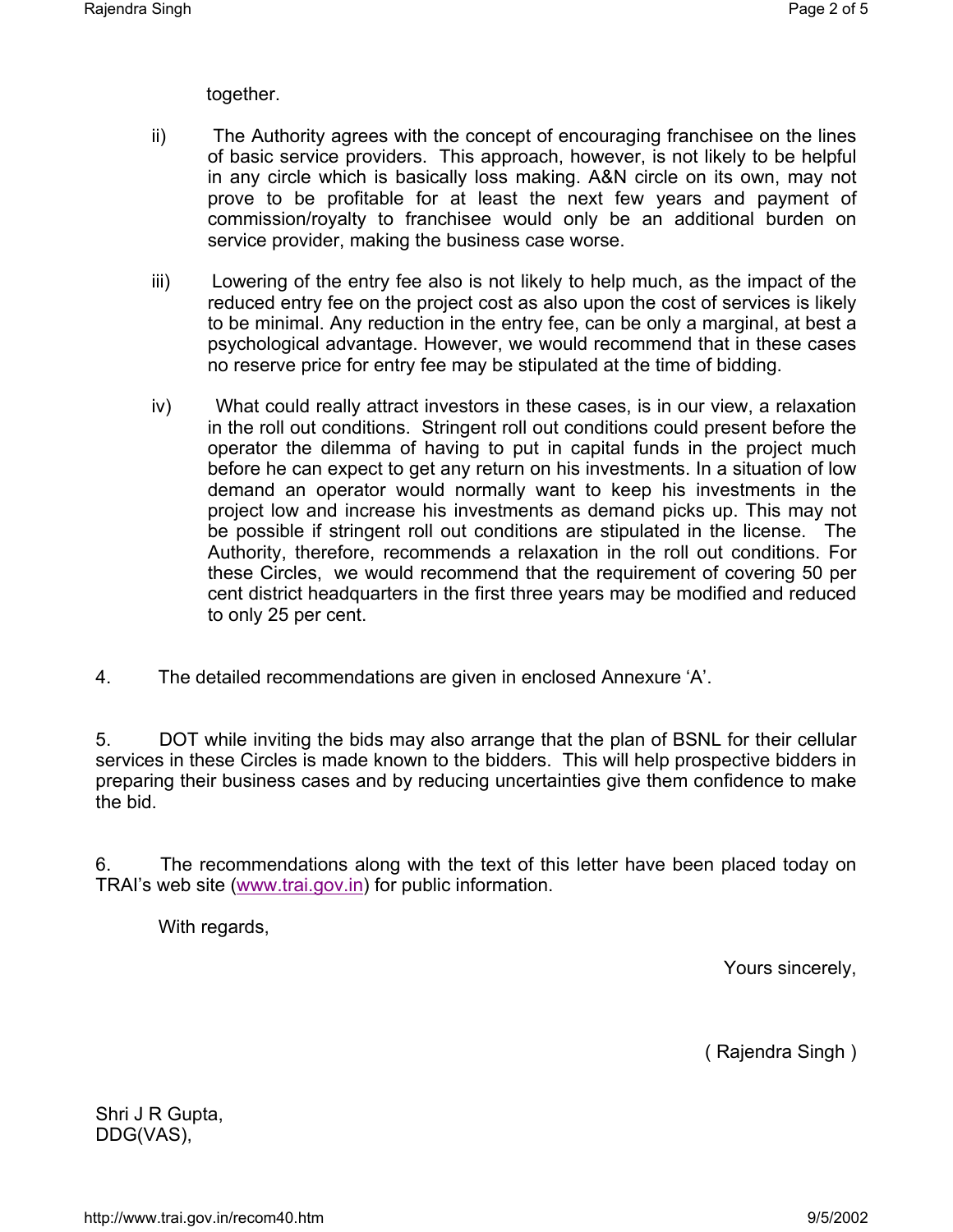Department of Telecommunication, Sanchar Bhavan, New Delhi.

Encl: as above

# **ANNEXURE `A'**

### **RECOMMENDATIONS ON FILLING UP OF VACANT SLOTS OF CELLULAR MOBILE TELEPHONE SERVICE (CMTS) LICENCE**

- I. **Context**:
	- 1. The Department of Telecommunication vide their letter no. 842-374/2001-VAS dated 30<sup>th</sup> August 2001, has requested the Telecom Regulatory Authority of India (TRAI) for recommendations on filling up of Vacant Slots of Cellular Mobile Telephone Service (CMTS) Licence. DoT in this letter, explained that after obtaining recommendations of TRAI, action was initiated by DoT for induction of 4<sup>th</sup> Cellular Operators and filling up of certain vacant slots (West Bengal and Andaman and Nicobar (A&N) Telecom Circles).
	- 2. There is no private cellular operator at present in Andaman and Nicobar Telecom Circle and there is only one existing private operator in Bihar, Orissa, Punjab, U.P (West) and West Bengal Telecom Circles (apart from BSNL).
	- 3. Bids were invited on 9<sup>th</sup> March, 2001 for grant of the cellular licences. No bids were received for Andaman & Nicobar, Bihar, Orissa and West Bengal Telecom Circles. The cause behind the same was interpreted as poor business case. Licensor, i.e., DoT has suggested some relaxation in original recommendations of the Authority in regard to these Circles, to make them more attractive to the prospective bidders. In these non-lucrative Circles, Andaman & Nicobar, Bihar and Orissa are Category `C' Circles, whereas West Bengal is a Category `B' Circle.
	- 4. The Authority is broadly in agreement with the suggestion of the Licensor (DoT), that the level of competition needs to be increased in these Circles. Therefore, at least, one more private operator besides BSNL should be inducted in A&N Circle where there is no private operator. Additional private operators should be inducted in Bihar, Orissa and West Bengal Circles where there is only a single private operator.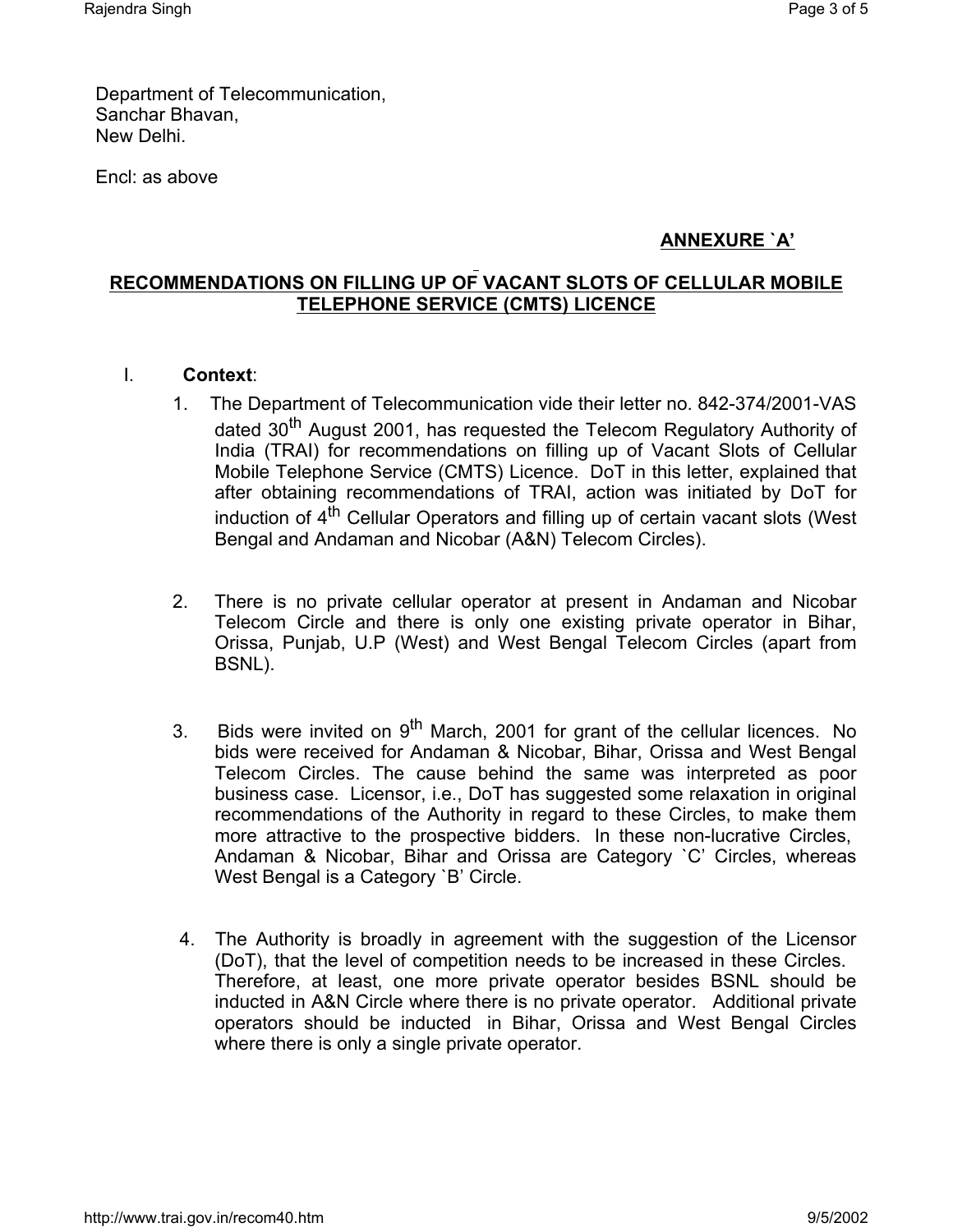- 5. DOT in their letter under reference have suggested as follows:
	- i) A&N Circle where there is no operator could be clubbed with West Bengal Circle as a package. The existing operator in West Bengal Circle could be allowed to cover A&N Circle also, as well as new operator to be inducted for West Bengal Circle can similarly cover A&N Circle.
	- ii) The existing as well as future operators in these Circles (West Bengal, Orissa, Bihar and A&N Circles) may be permitted to appoint franchisees for providing the service on the same lines as permitted in case of Basic Services so as to encourage faster roll out and coverage of service areas.
	- iii) The competition clause in respect of these Circles may be relaxed for private as well as Government companies. Fresh bids may be invited by fixing the lowest level of entry fee that was quoted in the first round of current bidding process, as the Reserve Price. The bidders may be asked to quote the entry fee above the Reserve Price after relaxing the competition clause.

### **II. Discussion on Issues referred to TRAI and the Authority's Recommendations:**

- 6. Andaman and Nicobar (A&N) due to lower customer base may not have a strong business case on stand-alone basis. Therefore, the suggestion to combine it with another Circle to make it financially viable is acceptable in principle. Although due to reasons of administrative convenience, DOT has suggested that Andaman and Nicobar (A&N) Circle be clubbed with West Bengal Circle, the Authority is of the view that A&N be clubbed with Tamil Nadu, in view of the geographical proximity of A&N with Tamil Nadu, as well as higher Average Revenue Per User (ARPU) of the Tamil Nadu Circle compared to West Bengal Circle. It is expected that the two licencees together would retain the profitability of the present operations and in the long run prove advantageous to the operator. This arrangement would imply a more attractive value for the Andaman and Nicobar Islands licence.
- 7. DOT in their reference has suggested that existing as well as future operators in these Circles could be permitted to appoint franchisees for providing the service on the same lines as permitted in the case of basic service operators. The Authority is in agreement with the concept of encouraging franchisee on the lines of basic service providers, i.e., in the last mile. However, the suggested approach may not be very helpful if the Circle is basically a loss making one. In fact, payment of commission/ royalty to franchisee could be an additional burden on service provider.
- 8. It has also been suggested by the DOT that fresh bids may be invited by fixing the lowest level of entry fee that was quoted in the first round of current bidding process, as the Reserve Price. The bidders may be asked to quote the entry fee above the Reserve Price. The Authority has considered the above suggestion and after deliberation on the above issue, is of the view that it may not be necessary to have a reserve price of entry fee. It recommends that the bids could be invited without any reserve price from the prospective service providers.